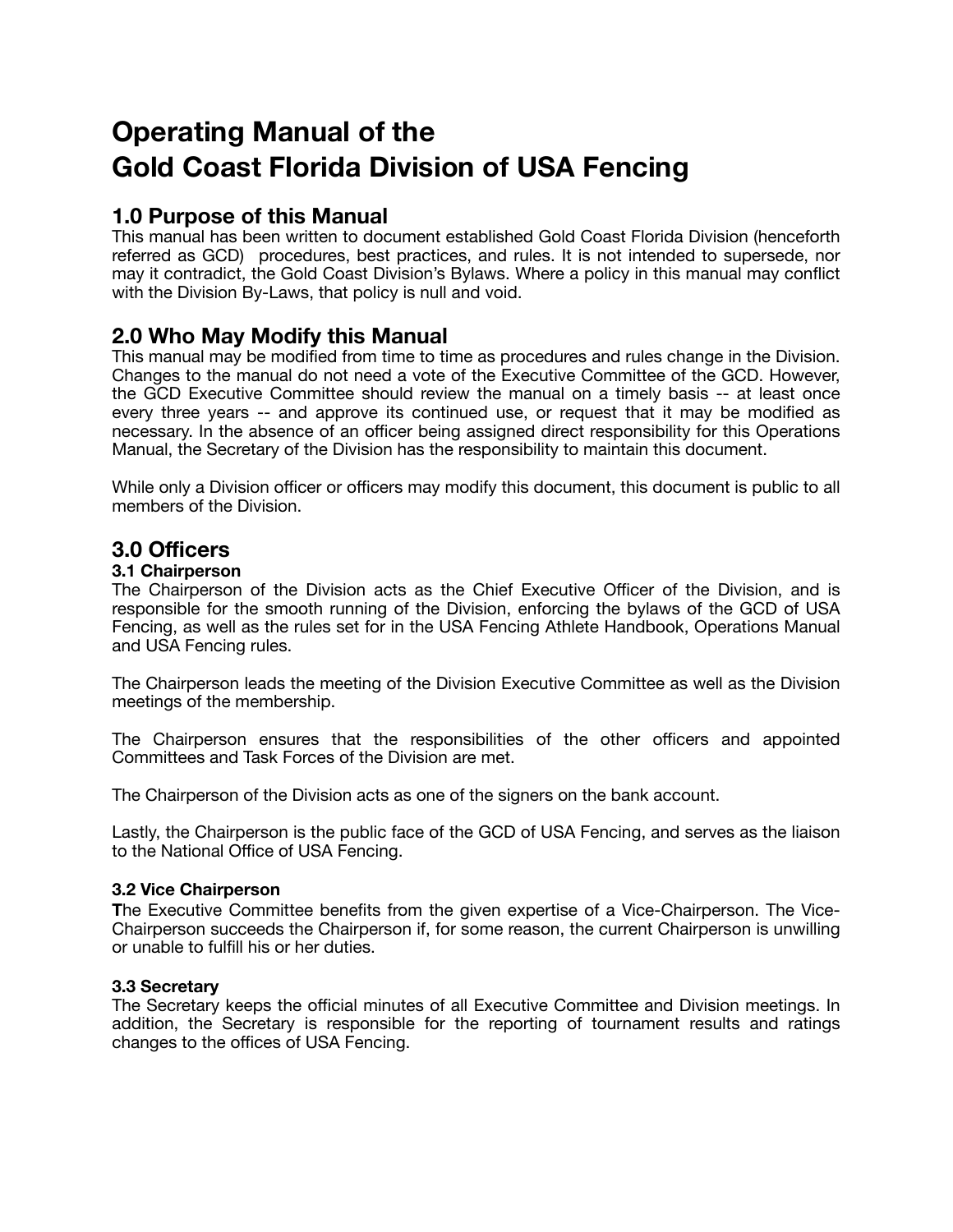The Secretary is responsible for communicating to the membership of the division all relevant information such as meeting dates, agendas, minutes, and any other information concerning the membership and the operation of the division.

The Secretary is responsible for filing any officer reports as required by US Fencing.

The Secretary also coordinates the Division public presence, including Web Page support and updating any public media accounts the Division should choose to operate. Division announcements and press releases should be coordinated by the Division Secretary, including updating and maintenance of Division events on AskFred, the Division webpage (in coordination with the webmaster for the Division, where appropriate), and any and all social media accounts.

Additional duties include, but are not limited to: submission of the official results and rating changes resulting from tournaments held in the Division, referee utilization reports (shared with Division FOC) for Division events, and the upkeep of this document.

#### **3.4 Treasurer**

Keeps all financial records of the Division, and ensures that Division funds are properly recorded and accounted for. The Treasurer is also responsible for filing the yearly statement of financial position with USA Fencing, as well as ensuring compliance with any other necessary financial reporting. The Treasurer must give a complete account of the Division Finances at least once a year, though more often is recommended. The Treasurer is one of the signers on the Division bank account.

The Treasurer may also have to collate information for IRS 1099 income reporting, and issued the required 1099 forms at the end of the calendar year.

#### **3.6 Division Fencing Officials Commission (FOC)**

The Division FOC is a semi-permanent, appointed member who serves at the pleasure of the Executive Committee. The Division FOC is responsible for overseeing the development, continued professional education, and hiring of referees in the Division. The Division FOC is the first point of contact between referees and the Division.

Ideally, the Division FOC is an active referee with a USA Fencing rating of "5" or above in one weapon, and with referee experience at the local, regional, and National level. The Chairperson is under no obligation to fill this role if they feel there are no qualified candidates among the members of the Division.

While not a voting member of the Executive Committee, the Division FOC is considered an ad hoc member of the EC unless specifically excluded in deliberations or meetings.

#### **3.7 Division Armorer**

The Division Armorer is a semi-permanent, appointed member who serves at the pleasure of the Executive Committee. The Division Armorer is responsible for the procurement, upkeep, and inventory of any Division owned scoring and timekeeping equipment, ascertaining that safety equipment inspections are properly conducted at all sanctioned division events, and advising the division of new development in reference to equipment regulations.

#### **3.8 Other Division Duties**

Other duties to be taken on by a variety of officers or appointed positions in the Division: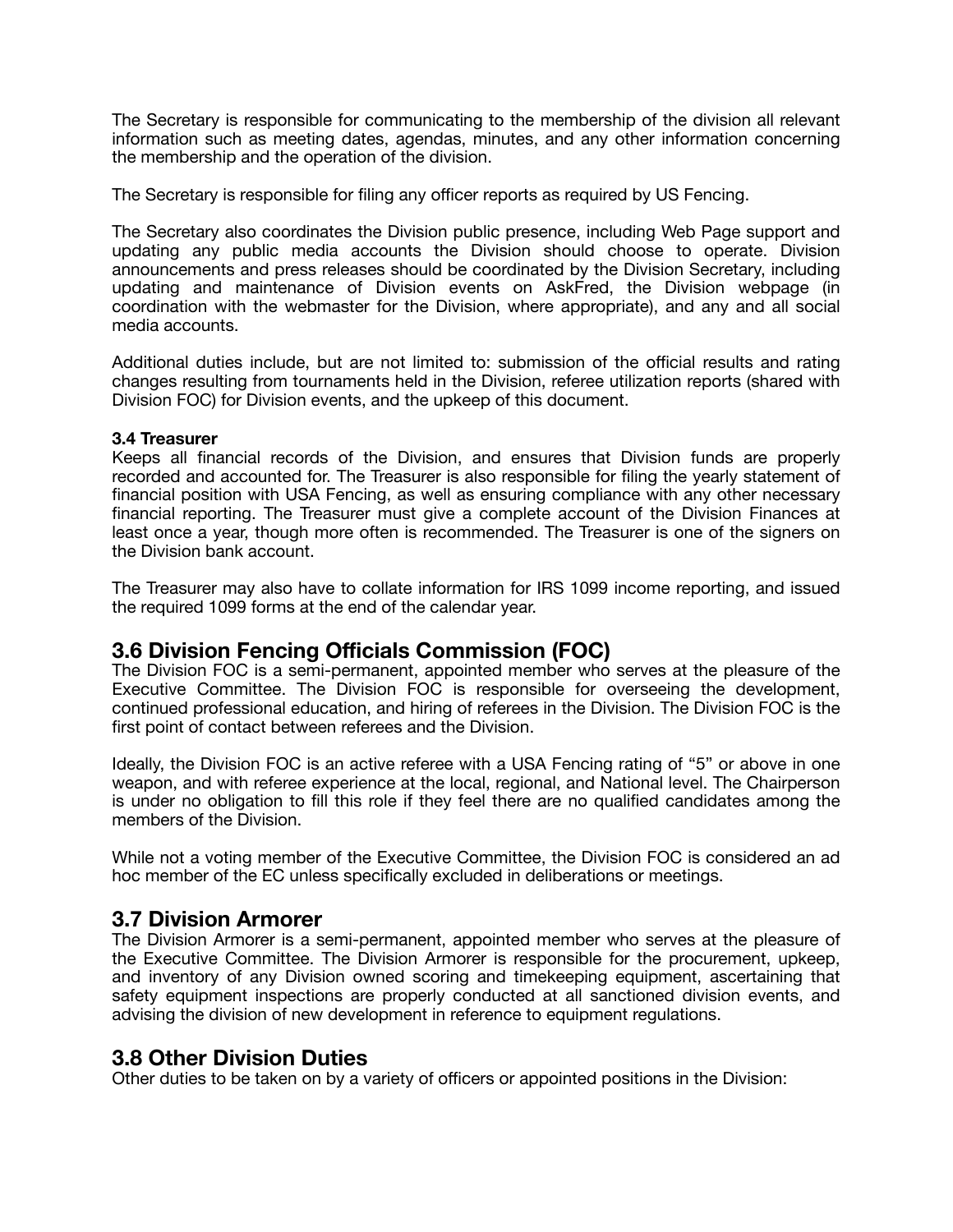- A. Regional tournament proposals and coordination
- B. Division Points lists and updates
- C. Website upkeep (when not done by the Secretary)

D. Support for Division sponsored events and/or qualifiers (either onsite or otherwise, i.e., adding Division Events on AskFred)

### **4.0 Elections of Officers**

Elections are held in accordance with the bylaws of the Division. In the case of single issue decisions voting may be by voice vote rather than secret ballot.

#### **4.1 Election Procedures**

Elections are conducted as per the bylaws of the GCD. In the case where a seat or seats is not contested, vote may be by popular acclamation and there is no need for a secret ballot.

# **4.2 Proxies**

It is understood that not every voting member of the GCD can attend meetings of the Division. Any voting member of USA Fencing, who has satisfied the requirements for Division membership is eligible to hold elective office in THE DIVISION. Voting members and eligible office holders must be USA Fencing members by February 1 of the fencing season, in good standing, and 18 years old or older by the election date. In addition, eligible office holders must have passed the background check and Safe Sports as required by the USA Fencing. Any member may assign their voting proxy to another voting member of the Division with a signed affidavit that states as follows: "I (member name), with USA Fencing membership number (member number) assign my proxy to (voting member name) to vote my proxy without restriction. This proxy expires on (date not more than 10 days in advance). (member signed, dated, and with birth year)"

Proxies without an expiration date are assumed to be invalid ten days after proxy was signed. Undated proxies are invalid and may not be voted.

#### **5.0 Executive Committee**

The Executive Committee (EC) is made up of the officers of the Division, and those other members that may be appointed by the officers for their areas of expertise. Any appointed members serve as non voting members of the Executive Committee. Only the officers of the Division have a vote in the deliberations of the Executive Committee, and only the officers may be counted towards a quorum of the committee. For this purpose, quorum should consist of a third of the EC.

# **6.0 Tournament Sanctioning**

Only USA Fencing or the GCD may sanction USA Fencing tournaments inside of GCD boundaries. Tournaments held by USA Fencing are considered as being sanctioned by the GCD de facto, and need not meet any other requirements by the Division.

# **6.1 Requirements for Sanctioning**

In order to be a sanctioned USA Fencing tournament, the tournament must meet the following requirements:

- 1. The event must be announced at least 30 days before the event. That announcement must be in a public forum, such as publicly accessible web page, flyer, or announcement on "AskFred" or its equivalent.
- 2. The event must appear on the official Division calendar as published on the GCD web page or other official schedule.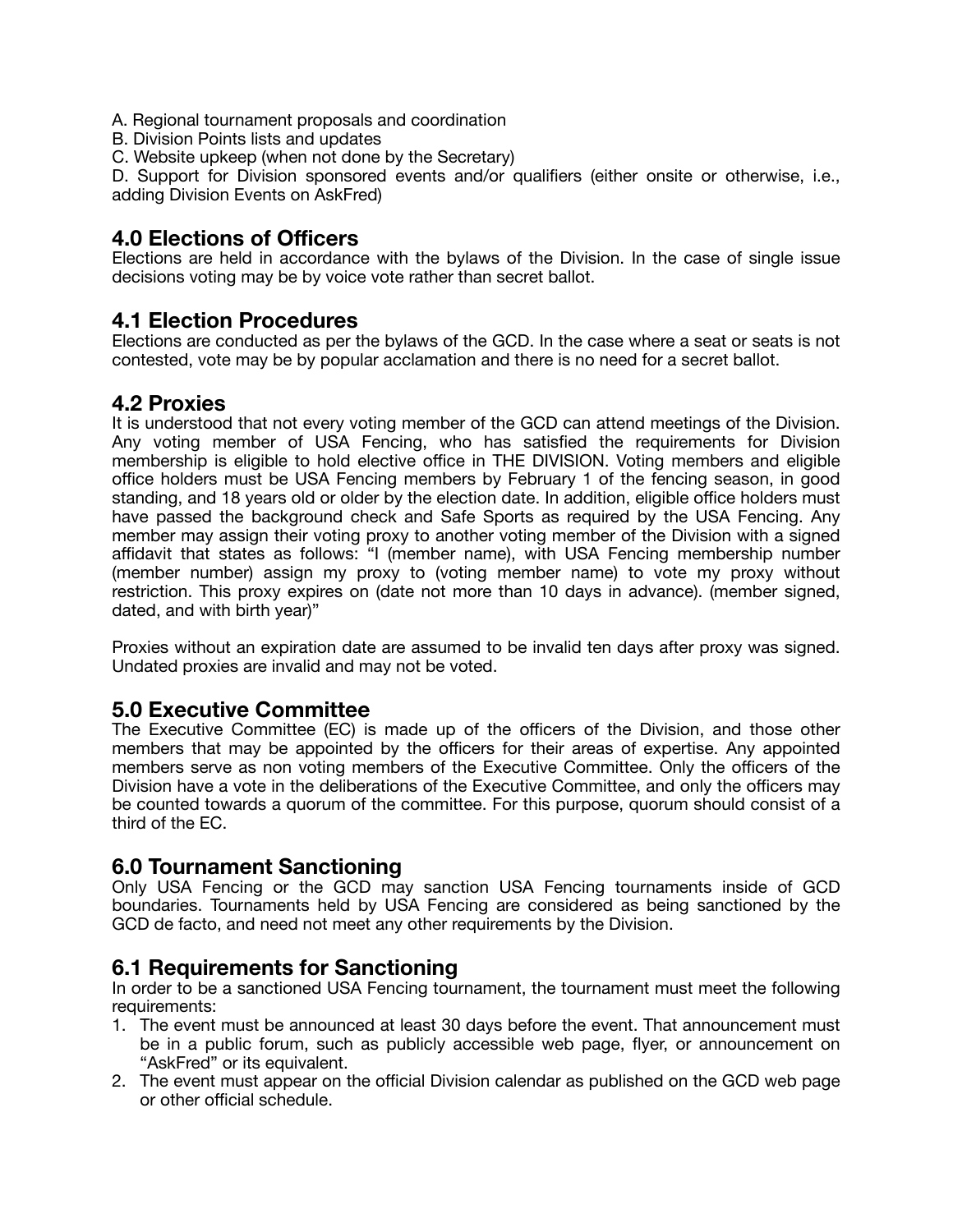- 3. The hosting club or location must be fully insured for the course of the event, along guidelines published by USA Fencing. This insurance must be through the USA Fencing club insurance program, or the equivalent from a third-party vendor. If club is insured by an equivalent third party vendor, the GCD reserves the right to obtain a copy of the policy before Sanctioning a tournament.
- 4. The competition must follow the rules of USA Fencing without significant departures.
- 5. The competition may not use a tournament format not approved by USA Fencing.
- 6. A Division officer (or appointed representative) must be present during the running of the event, though they may or may not have a role in the event itself.
- 7. At the conclusion of the event, a Sanctioning fee amounting to the following:
	- 1. For tournaments with 1 to 40 fencers per day, a pro rated fee will be charged of a minimum of \$1 and a maximum of \$3 per fencer (or donations in lieu of entry fees) must be remitted to the GCD.
	- 2. For tournaments with 41 to 100 fencers per day, the Sanctioning fee of \$100 must be remitted to the GCD.
	- 3. For tournaments with 101 to 200 fencers per day, the Sanctioning fee of \$200 must be remitted to the GCD.
- 8. Sanctioning fees from any previous tournament must be current before a subsequent sanctioned event can be held by the member club.

### **6.2 Appointed Representative for Sanctioning**

The Division Executive Committee may, at its discretion, appoint a representative to be present for any sanctioned tournament in order to meet the requirements of 6.1(6). The appointed representative is obliged to insure that the tournament is run in a manner in accordance with the policies of the GCD, and has no other duties or responsibilities as an officer. The Executive Committee must unanimously agree to the appointment of the representative. That representative may be a member of the hosting club for the event, but must be at least 18 years of age.

The appointment as a representative does not transfer any of the powers or responsibilities of a Division Officer to the appointee, except in the case of a formal bout committee being called during the course of the event. The appointment begins at the opening of registration and ends after the finals bout of the last event of the day has been recorded by the Bout Committee.

#### **7.0 Principles of Tournament Scheduling**

- 1. All clubs should have equal access to the Division Calendar for hosting events. The Sanctioning process should be available to all clubs, and will be transparent in its operation. The Division should announce the "opening" of the next season's calendar for tournaments both on the Division web page and in an email directed to each member club of the Division.
- 2. It is in the Division's interest that marquee events -- both hosted by the Division and hosted by private parties-- be identified by the scheduling process and remain on or near the same date every year, in order to build up attendance and the reputation of the tournament.
- 3. Tournament conflicts should be avoided where possible. Tournaments within the Division should not be scheduled on the same weekends, though in some cases, this may be unavoidable. In those cases, the tournaments in conflict must be of different types such as those targeted at different age groups, genders, or ratings.
- 4. Multiple "like" tournaments (Opens, Vet, Youth, Ratings restricted) should not be in close proximity on the calendar. The Division should avoid (where possible) conflicting with its own Division and Junior Olympic Qualifiers, Division Championships, or major National or regional events. Examples of this avoidance of scheduling conflict may be such as having a Youth event during a NAC for which only Div. I, Senior, and Veterans is scheduled. However, the Division is under no obligation to avoid conflicts with any entity besides itself.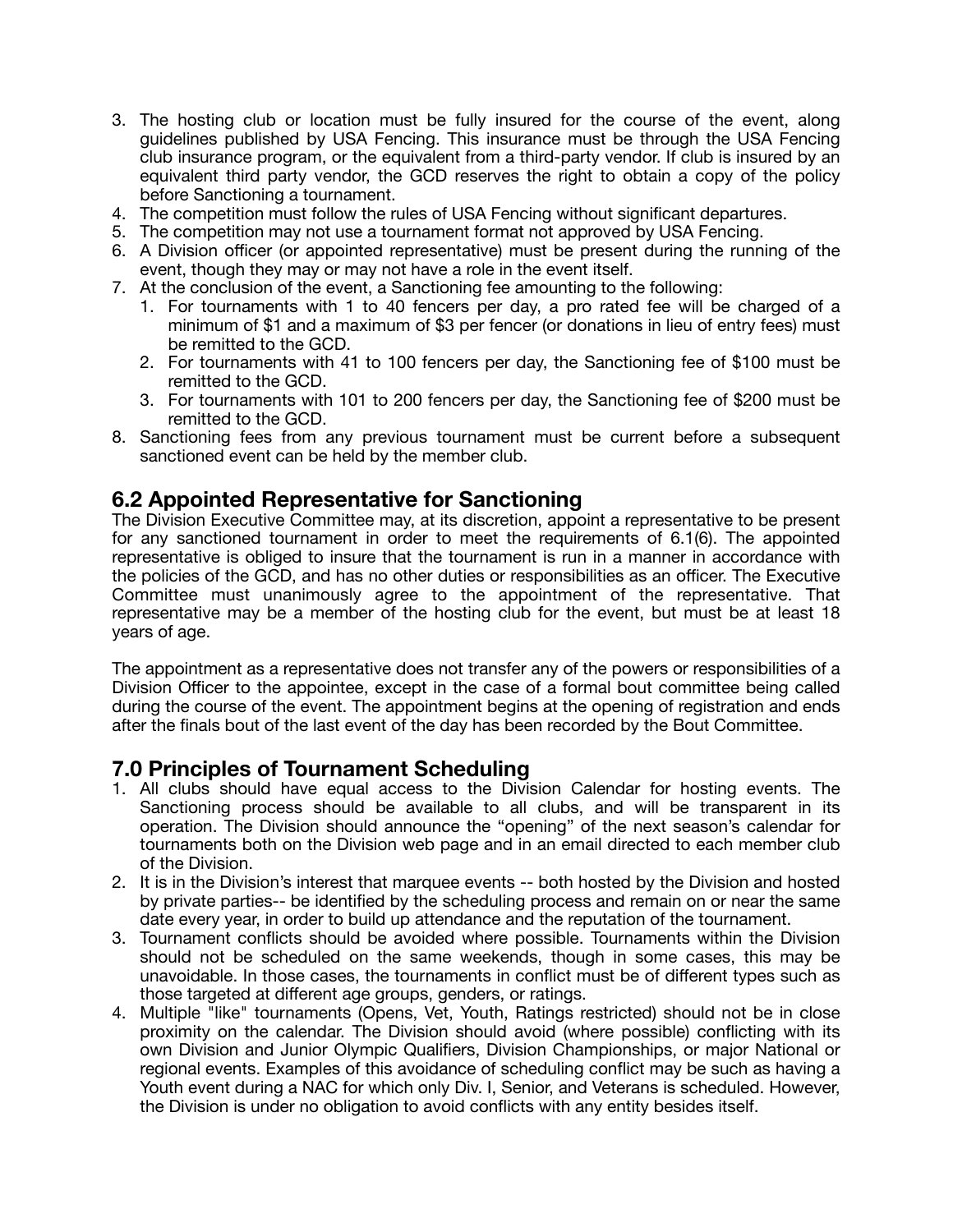- 5. Clubs which host a Division tournament with the opportunity to earn revenue from the event use their "turn" as part of the tournament rotation.
- 6. Tournaments must be hosted with adequate resources for the expected turnout, and level of competition. This means not only should the venue be able to handle the expected event, but that referees and technical committee personnel should be competent to manage the numbers and level of fencing expected.

# **7.1 Recurring Events in the GCD**

Every club in the Division is allowed to host up to three (3) recurring events during the season. These events must meet the following criteria:

- 1. The Executive Committee grants recurrent status to those events that meet the requirements.
- 2. The event must be held in the same month, and preferably the same weekend, every year. The event may shift one weekend earlier or later to accommodate schedule needs.
- 3. The recurring event may be of any type (Open, Youth, Vet, etc) but must be of the same type of event every year.
- 4. To be considered for recurring status an event must be held two years in a row at roughly the same time and venue. At the end of the second occurrence, the host may request that the event be given recurrent status, provided the host has not reached their limit of three recurring events.
- 5. Recurrent events will be considered only on a case-by-case basis. For each tournament a host wishes to be entered into recurring status on the Division calendar, the host must make a separate request to the Executive Committee.
- 6. At the end of two concurrent years of being on the official Division calendar, a host must apply—and receive—recurring status from the Division Executive Committee.
- 7. Afer an event has been given a recurring status, the recurring event must occur every year. Failure to hold an event in a single year will be the loss of the recurring status and the event will return to the open bid process and must be re-certified by the EC afer being on the calendar for two consecutive years.
- 8. Recurring tournament events are not transferable between clubs.

# **7.2 Scheduling Process—Setting the Division Calendar**

- 1. The Executive Committee sets the Division Calendar for the next season at least 30 days before the start of the next season, with the convention that the season starts on August 1 of the calendar year. The Executive Committee may—at its discretion—set the first half of the calendar (August through December dates) and leave the remaining dates (January through July) for an additional meeting, provided that meeting is held 30 days before January 1 of the next calendar year.
- 2. First, the dates of all USA Fencing events are identified and put on the calendar, including NACs, ROCs, and SYCs.
- 3. Second, the dates for all Division required events (qualifiers and premier Division events) are set.
- 4. Third, recurring tournament dates are set.
- 5. Fourth, open Division dates are identified. Requests or bids for those dates are solicited from local clubs by email or any other form of communication by July 1. Any current tournament requests are discussed and accepted or sent back to the hosts for clarification.
- 6. Open dates are announced to all clubs and potential hosts, and given thirty (30) days for bids to be submitted.

# **7.3 Scheduling Process – Submitting a bid**

1. Bids from member clubs wishing to hold tournaments should have the following minimum information: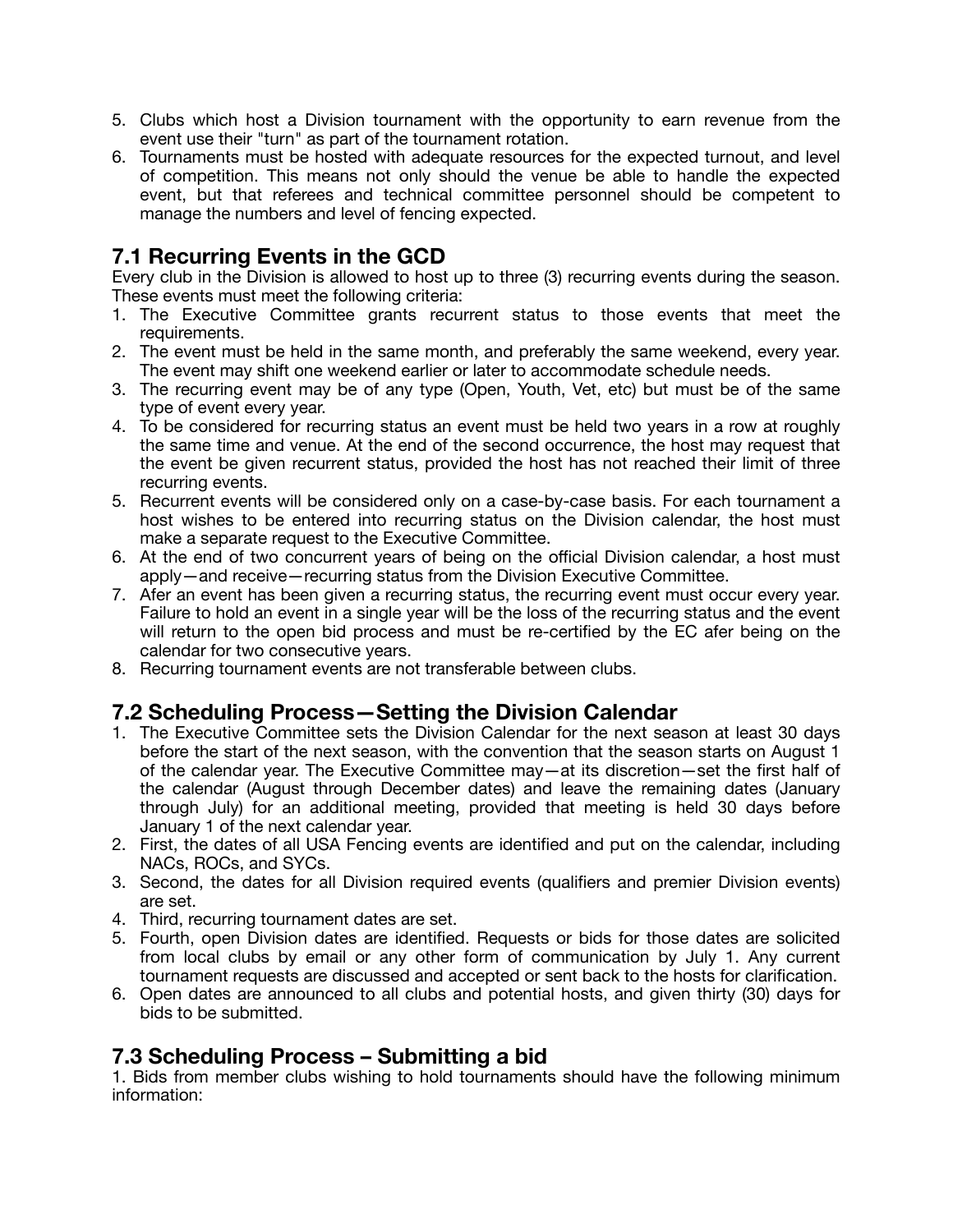- a. Date of event
- b. Name of event
- c. Type of event (classification)
- d. Location
- e. Any unusual situations (parking, strip layout, location) should also be communicated to the Division.

A club may submit a "save the date" bid to the Division without all the required information necessary, but should respond with complete details within 30 days of submitting the "save the date" bid.

2. A club may submit a bid for a tournament at any time for consideration by the Executive Committee.

#### **8.0 Division Events**

The following events are considered "Division Run" events: All required Division qualifiers (Currently: JO, Y14, Div2 and Div3 Nationals) Division Championships (when possible)

# **8.1 Pay Scale for Division Events**

The Division believes that the referees and other officials who work the events in the Division deserve the highest possible compensation for their assistance. To that end, the Division has set the following pay scale for referees and Bout Committee people for Division sponsored tournaments:

| GCD Board Member or designee for Daily Honorarium<br>tournaments |       |
|------------------------------------------------------------------|-------|
| Full Day                                                         | \$200 |
| <b>Half Day</b>                                                  | \$150 |

| <b>National Referee Rating</b>   | Daily Honorarium |
|----------------------------------|------------------|
| 1 (and any international rating) | \$195            |
| $\overline{2}$                   | \$180            |
| 3                                | \$165            |
| $\overline{4}$                   | \$150            |
| 5                                | \$135            |
| 6                                | \$120            |
| 7 (and BC members)               | \$110            |
| 8                                | \$100            |
| 9                                | \$75             |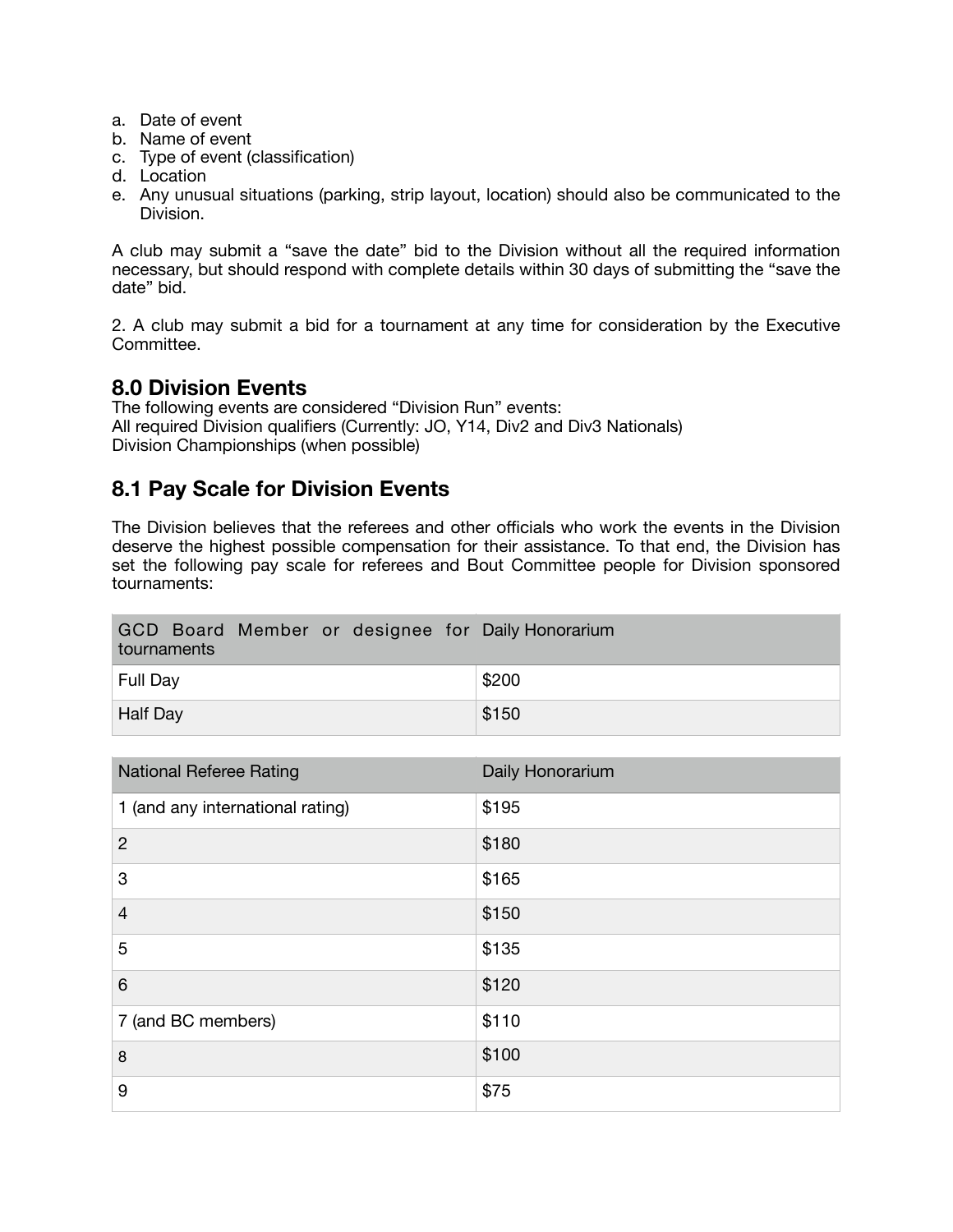| <b>National Referee Rating</b> | Daily Honorarium |
|--------------------------------|------------------|
| 10                             | \$75             |
| None (includes "P")            | \$60             |

| <b>Armourers</b>        | Daily Honorarium |
|-------------------------|------------------|
| <b>National Rating</b>  | \$150            |
| <b>Armourer Trainee</b> | \$75             |

In addition, referees working more than 4 hours will be fed one meal (breakfast) and referees working more than 6 hours will be fed two meals (breakfast and lunch).

# **8.2 Travel and Hotel**

While the honorarium is a flat rate in order to simplify calculating costs for tournament organizers and referees, the Division provides additional compensation for those referees traveling an unusual distance. In addition, hotel accommodations are provided—as needed for Division events. The referee may be asked to share a room with a referee of the same sex.

# **9.0 Club Events**

Clubs are encouraged by the Division to host tournaments and other events throughout the year. These events may be "un-sanctioned" or "sanctioned" events. Un-sanctioned events may be of any type and may conflict with any event on the Division Calendar. Unsanctioned events are not allowed to give US Fencing approved ratings, do not contribute points to the Florida point standings and they should state clearly that they are being held "unsanctioned" when advertised/promoted.

Clubs holding Division sanctioned events are responsible for submitting the results of the competition, as well as a list of Safe Sport approved referees working the competition to the Division Secretary within three days afer the close of the competition.

#### **10.0 Division Website**

The Division website [\(https://www.goldcoastfloridafencing.org/](https://www.goldcoastfloridafencing.org/)) is self managed by officers of the division.

# **11.0 GCD Points List**

The GCD keeps track of point standings on AskFred. Points are accumulated at all sanctioned local and regional tournaments in the state of Florida that are both open and meet the age and gender requirements of the different lists. Only members of the GCD are included on the lists. The lists maintained include:

- 1. Youth Men's 3-Weapon ( Y12 and Y14 tournaments, but must be 12 or younger)
- 2. Youth Women's 3-Weapon ( Y12 and Y14 tournaments, but must be 12 or younger)
- 3. Junior Men's 3-Weapon ( Junior and Senior tournaments, but must be under 20)
- 4. Junior Women's 3-Weapon (Junior and Senior tournaments, but must be under 20)
- 5. Veteran Men's 3-Weapon ( Veteran and Senior tournaments, but must be 40 or over)
- 6. Veteran Women's 3-Weapon ( Veteran and Senior tournaments, but must be 40 or over)
- 7. Senior Men's 3-Weapon
- 8. Senior Women's 3-Weapon
- 9. Senior Men's Epee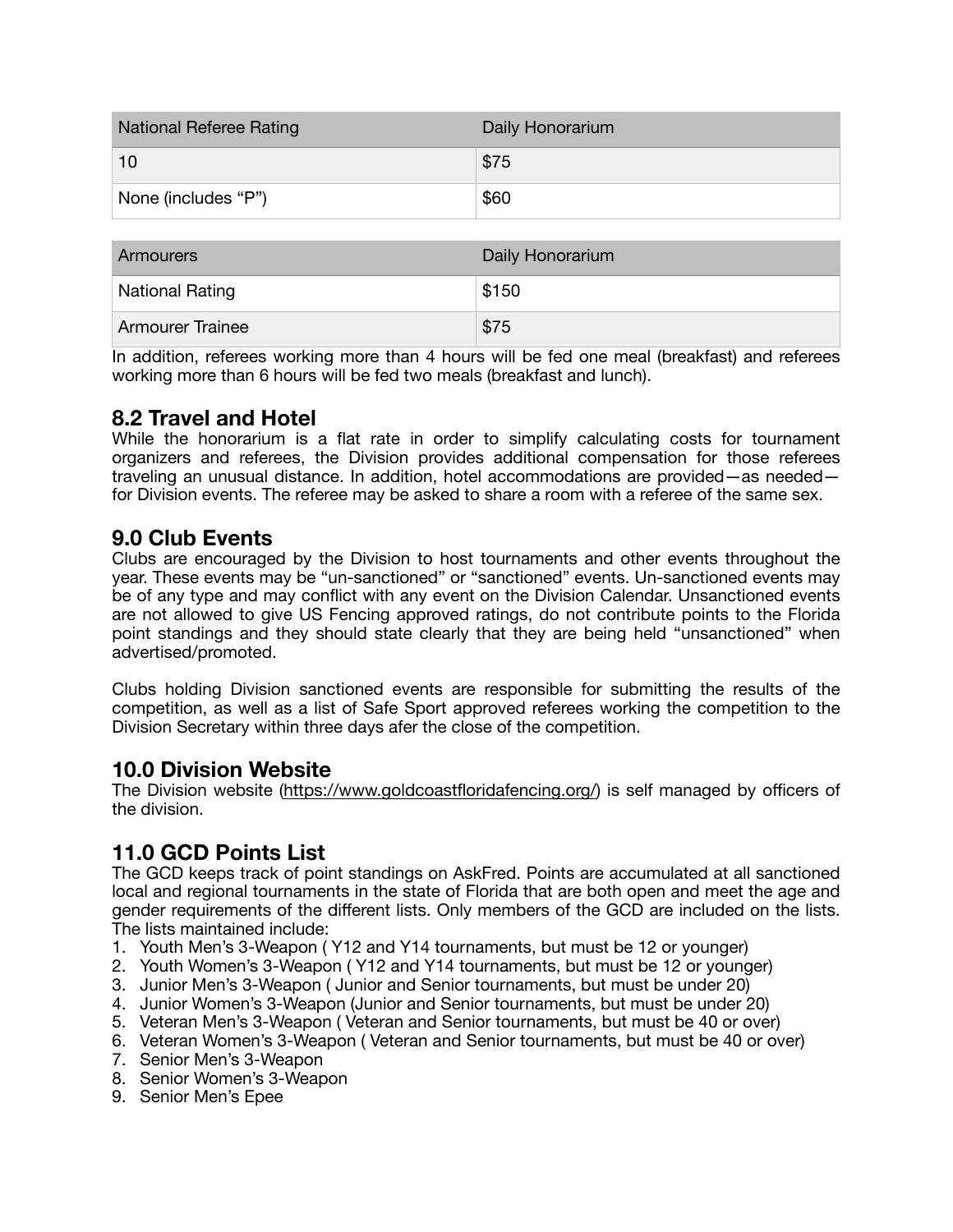- 10. Senior Women's Epee
- 11. Senior Men's Foil
- 12. Senior Women's Foil
- 13. Senior Men's Saber
- 14. Senior Women's Saber

For each tournament the fencer participates in that meets the criteria, the fencer earns the inverse of their placement, plus one. For example, first place in a 30 person event gets 31 points. Second place gets 30 points, and so on until 30th place earns 1 point.

#### **12.0 Tournament Fees and Division Refund Policy**

The GCD does not have any official position on the fees that a club may charge to enter a tournament. However, fees for any event should be uniform for all USA Fencing members, except for reasonable late fees, and the discount given to Division Officers. The Division will not sanction any club event in which excessive fees may be charged by a club to non-club members as a deliberate pattern of discouraging attendance.

#### **12.1 Division Refund Policy**

Any fencer who has pre-paid fees for a Division event that is unable to fence in that event due to a family emergency or injury will have all paid fees refunded after the conclusion of the tournament.

Fencers who withdraw for non-emergency reasons will not have the registration portion of the fee (if one is charged) refunded. If there is no registration fee, there will be no refund of any tournament unless the fencer withdraws more than 72 hours in advance of the event.

For those events in which a fencer qualifies in an event previous to the qualifier, the subsequent event fee will be refunded, but not the registration fee. Fees for Division qualifier events not competed in due to insufficient registration numbers will be refunded.

#### **13.0 Division Equipment Usage**

The GCD maintains a number of reels and scoring boxes for the use by GCD clubs in the hosting of Division sanctioned tournaments. This equipment is freely available, without charge for Division JO, Qualifiers, and Division Championships. This equipment is NOT for use in the daily operation of any fencing club, unless granted permission by the Executive Committee in the case of extreme circumstances.

Division equipment can be rented for sanction and unsanctioned events and/or events sanctioned by the National Offices (i.e. SYC's, ROC's, JRCC's) for a fee. Cost to rent equipment for an event is \$30 per day for scoring machine, power supply, two reels and cables and \$70 per day for strip.

#### **13.1 Equipment Usage Guidelines**

Clubs must contact the Division about the use of equipment at least two (2) weeks before the needed date.

Clubs are responsible for arranging the pick up and return of all equipment. Any equipment found by the club to be defective or inoperable must be noted to a Division officer upon the equipment's return.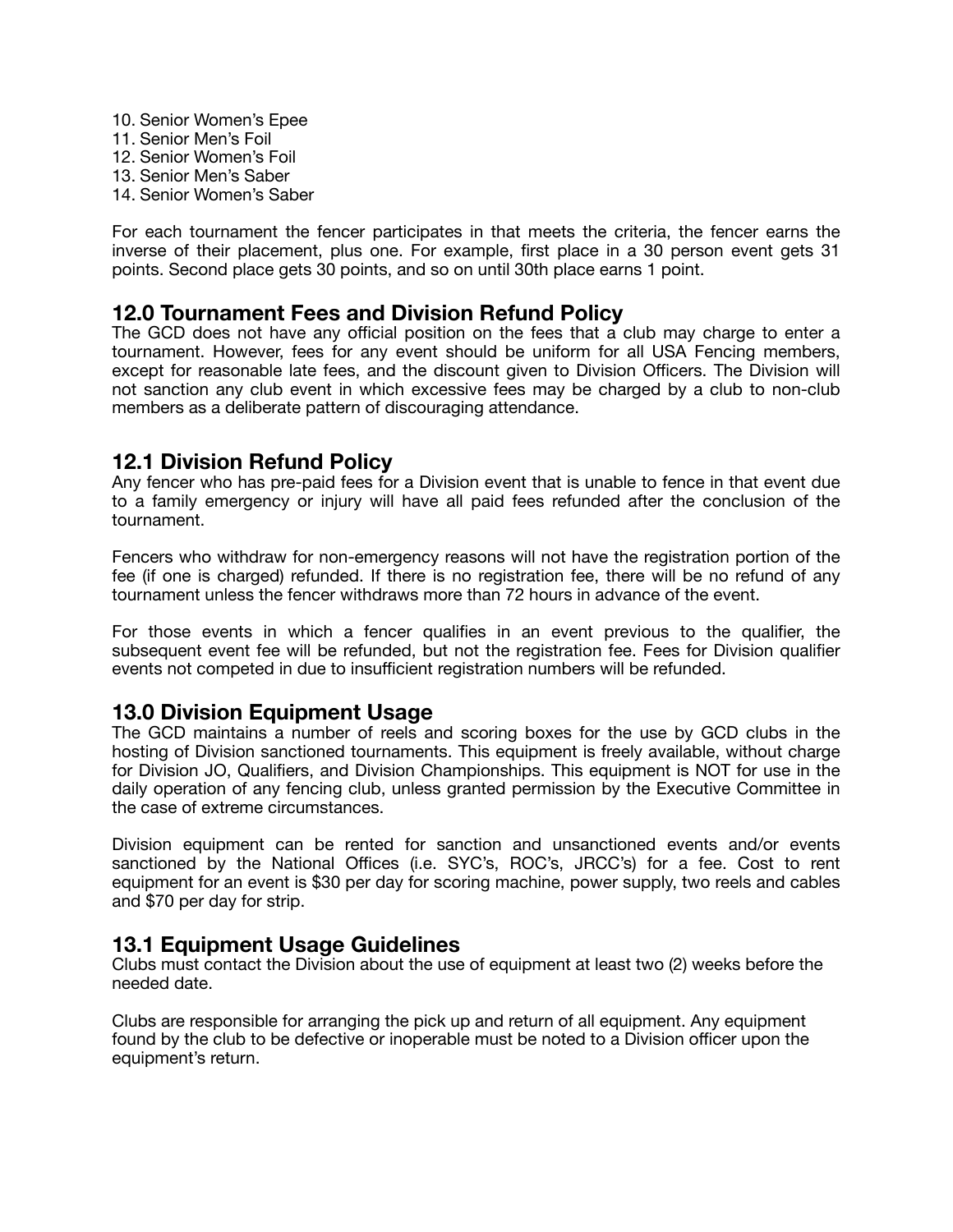Clubs are not responsible for reasonable wear and tear on Division equipment. However, in the case of severe neglect or irresponsible use, the Division may request that the club contribute to the repair and/or replacement of any machines damaged, lost, or stolen.

### **Appendix One: Recommended Procedure for Organizing and Running a USA Fencing Tournament**

This section is intended to be an un-official guideline towards running USA Fencing tournaments in Florida. The scope of this work is a small to medium local tournament. Obviously, when running Regional Open Competitions, Super Youth Events, or North American Cup events, the timeline is much different.

The organizer is the individual(s) responsible for overseeing all aspects of the tournament duties may be delegated as necessary.

The Tournament Committee is composed of the Division Officers and the Club representatives for the season.

The Bout Committee (BC) is the one or more people running the tournament process during the day(s) of the competition.

The FOC (Fencing Officials Commission) is the head referee for that day.

#### **Recommended Tasks for Organizing a USA Fencing Tournament**

#### **60 or more days in advance.**

- 1. Select the Organizer
- 2. Select and secure the Venue
- 3. Select the type of tournament
- 4. Select the date
- 5. Strip layout plan and equipment procurement
- 6. Hire referees and BC staff, check Safe Sport requirements
- 7. Arrange hotels for any out of town staff
- 8. Forecast event durations and set schedule of registration

9. Advertise the event on AskFred, including event start times and other information—include late fee information, if necessary

10. Open pre-registration

11. Purchase awards/trophies

Securing the venue well enough ahead of time is critical. This gives you time to inspect the venue for safe Operations, and to lay out the strip layout to determine whether or not your venue is of a size to hold the event you expect.

As the organizer, you should be able to look at the type of event you are running, and make an estimate—using historical numbers for Division attendance—of the number of people attending. From that, it's possible to estimate the number of strips and staff you need. A rough rule for strips is to divide the number of attendees for your first event by seven (7) and round out to get the number of strips you will need. So, for 40 people you will need six to seven strips. It's best to have at least one referee for every strip.

#### **14 Days in Advance**

- 1. Arrange computer and printer.
- 2. Arrange venue set up time and hire/request set up assistance.
- 3. Purchase set up supplies, including tape and arrange for tables for machines.

4. Confirm all staff hired for the event meets Safe Sport requirements, and email staff about report times and any necessary travel information.

1 or More Days in Advance